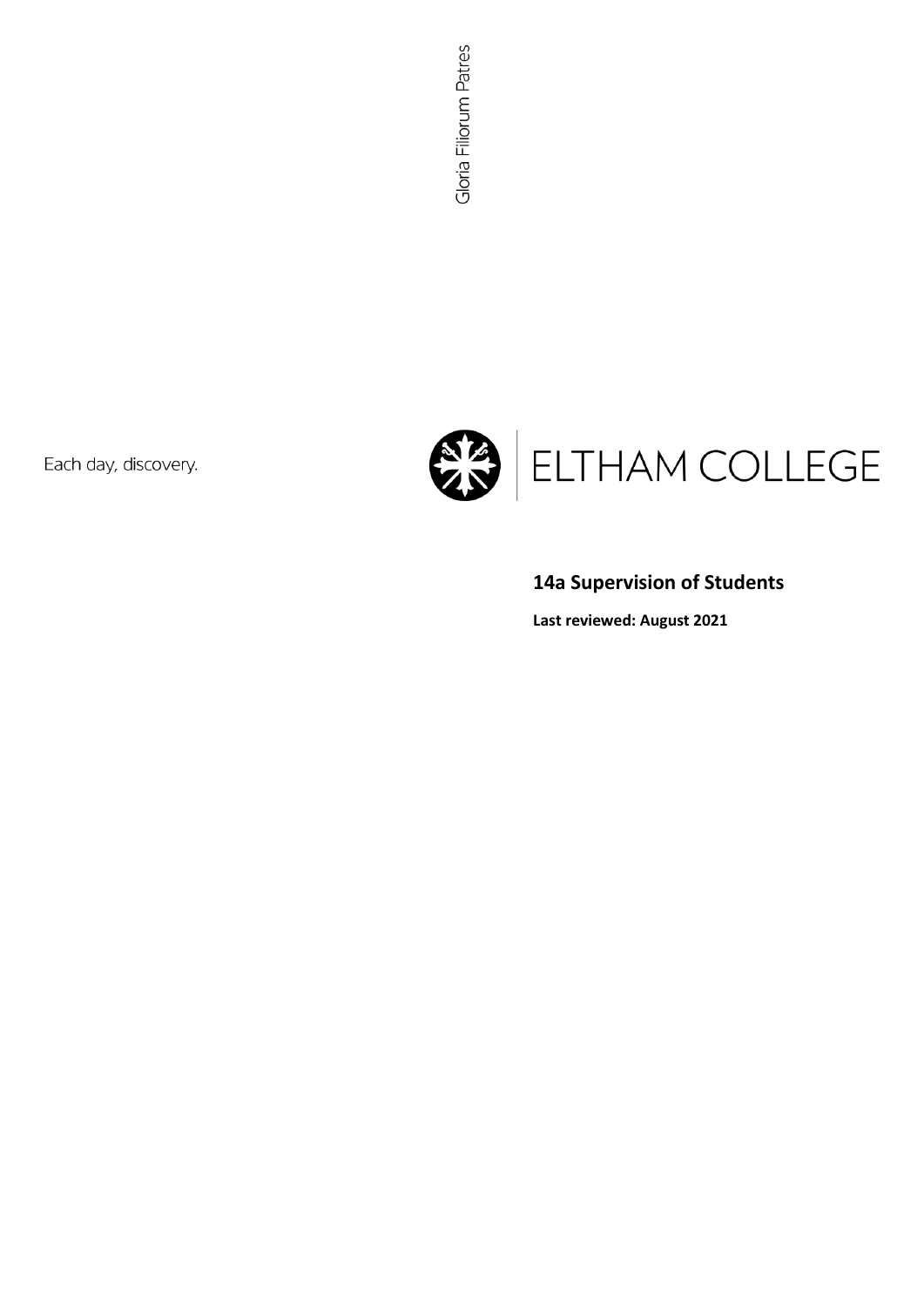

# **Version Control Information**

| <b>Reason for Amendment</b> | <b>Name</b> | Date    | <b>Main Changes</b>                                                 |
|-----------------------------|-------------|---------|---------------------------------------------------------------------|
| <b>Annual Review</b>        |             | August  | Re-formatted and merged with                                        |
|                             |             | 2016    | Junior School documents                                             |
| <b>Annual Review</b>        |             | August  | None                                                                |
|                             |             | 2017    |                                                                     |
| <b>Annual Review</b>        | <b>VGM</b>  | October | Revised sections on daily timings and                               |
|                             |             | 2018    | playtime protocol                                                   |
| Relevant updates            | <b>VGM</b>  | March   | Revised to reflect under which                                      |
|                             |             | 2019    | circumstances students are<br>supervised, and to highlight parental |
|                             |             |         | responsibilities                                                    |
| Annual review               |             | August  | Library and reception opening times                                 |
|                             | Ann         | 2021    | changed to reflect current practice.                                |
|                             | Massey      |         |                                                                     |
|                             |             |         |                                                                     |
|                             |             |         |                                                                     |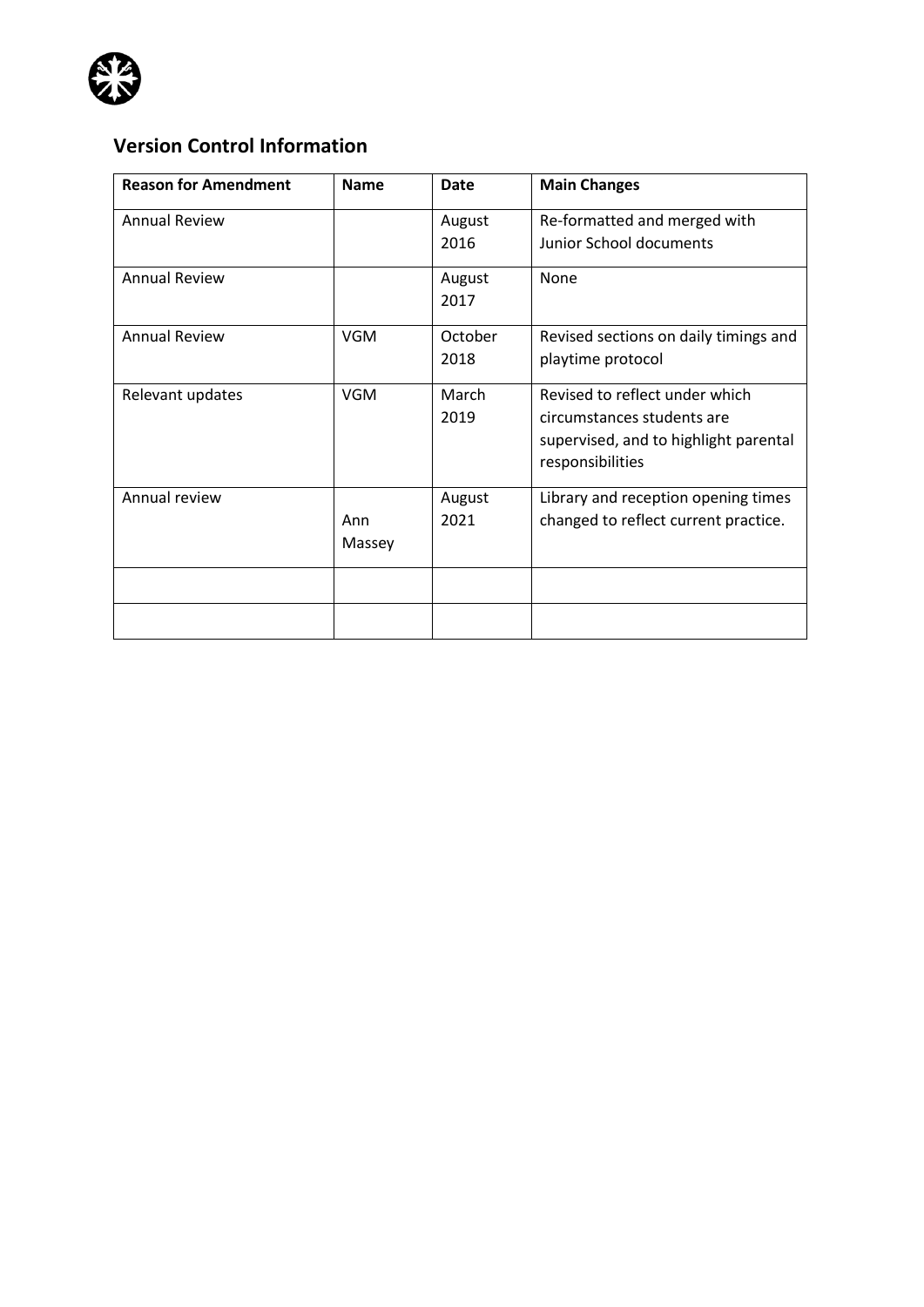

# **1 Introduction**

There a variety of different circumstances in which students are under supervision. The nature of such supervision will of course vary according to the age and number of students and the type of activities in which they are engaged. The following are a set of guidelines but of course they are not a substitute for professional judgement.

# **2 General**

### $2A$ **Supervision whilst Travelling to and from School**

Parents are responsible for ensuring that their children travel safely to and from school. Students are not supervised by a member of staff when travelling on the school buses; but are expected to behave responsibly. We would always investigate complaints about poor behaviour. A member of staff is on duty to supervise when the school buses arrive and depart.

### $2B$ **Registration**

We take a register of students at the start of the morning and afternoon sessions. Parents are responsible for notifying the school if their child is absent for any reason. The school will always contact the parent if a child fails to arrive at school without an explanation.

### $2C$ **In the Classroom**

Students should be supervised appropriately during lesson time with due regard to the nature of the lesson and the environment. The more detailed risk assessments for science labs, art, DT and PE for example reflect that differing environment. Students below the Sixth Form are never allowed in labs or workshops without staff supervision.

### $2D$ **During Off-site Activities**

Students involved in off-site activities, whether during school time, evenings or on residential trips are supervised according to the guidelines laid down in the school's travel procedures.

### $2E$ **Medical Support**

There is a qualified nurse on duty in the Medical Centre from 8.30-4.00pm every day, who is available to administer first aid, to deal with any accidents or emergencies, or to help if someone is taken ill. There is also a part time qualified Nurse based in the Junior School, who works closely with the Medical Centre team. A number of members of staff, who are trained and qualified as First Aiders, are able to give emergency first aid. The names of First Aiders are on the first aid notices that are displayed around the school. First aid boxes are in all potentially high risk areas as well as in the School Office. The School Nurses regularly check and replenish the first aid boxes.

### **IN ALL CASES, THE HEALTH AND SAFETY OF STUDENTS AND STAFF IS OF PARAMOUNT CONCERN.**

# **3 Junior School**

### $3A$ **Playtimes**

Children are expected to play outside unless the weather is unsuitable. Members of the teaching staff will be on duty outside in rotation each playtime. Duty staff will patrol and watch over the children. At the end of playtime, the teacher will blow a whistle, the children will be still and quiet, then make their way directly to their next lesson.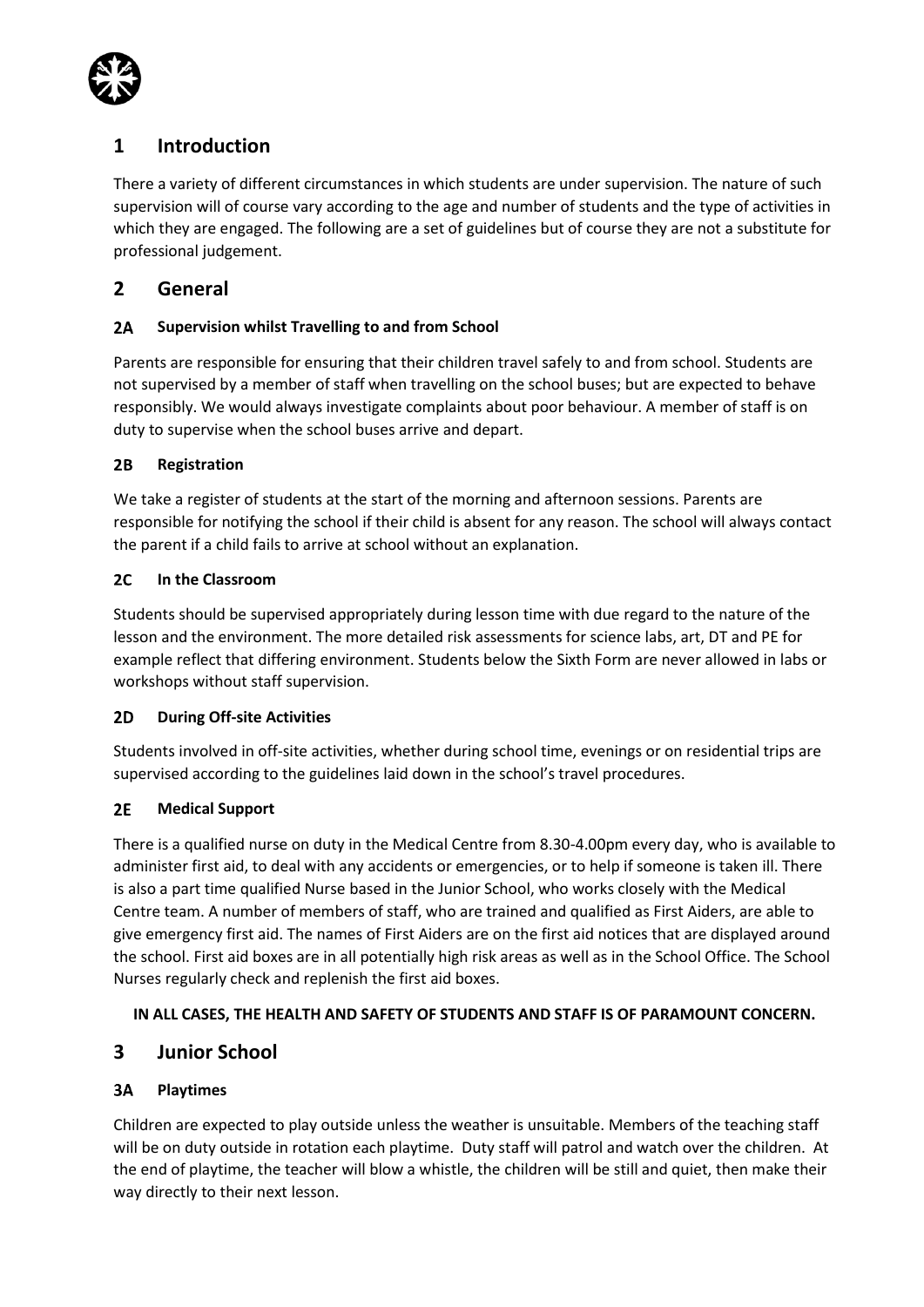

The hard play area is always available for play. Play is allowed on the grass provided it is dry. Children are allowed back into the building to use the toilet during play times. Sports trainers must be worn on the tennis courts.

During playtimes when the weather does not permit outside play, children may have their break from lessons in the hall, the lobby or the classroom. The duty staff will patrol these areas. On occasions, it may be appropriate to show a suitable DVD; a selection is kept for this purpose.

### $3B$ **Beginning and End of Day**

Children may wait in the classrooms before school if the weather is bad. Students arriving between 7.30 and 8am must sign in at JS reception and proceed to before school club; parents are responsible for ensuring that their child follows protocol. Students dropped off at the Senior School entrance or arriving by coach between 8am and 8.30am must proceed directly to the Junior School; they need not be accompanied by parent/guardian, but parents should understand that there is no direct supervision for younger students outside of the Junior School playground. A member of staff is on duty to supervise children on the playground from 8.00am until 8.30am, at which point they move into their classrooms. Form teachers are expected to be in their form rooms by 8.30am. Registration is at 8.30am. Children arriving after this report directly to the ground floor reception desk and are marked as arriving late.

Those going home wait in playground for collection and are supervised there until 4.00pm by a member of the teaching staff. At 4.00pm, uncollected children are delivered to the after school care facility provided by After-School Care Club and parents charged accordingly.

Duty staff must ensure that students have left the building safely, gone to an appropriate after school co-curricular club or are in the care of the appropriate member of After-School Care Club staff before leaving at the end of the day.

### $3C$ **During On-site Co-Curricular Activities**

During these activities, students will be under the supervision of the member of staff running the activity until such time as they have been collected by their parents/guardians. Games staff and other staff in charge of teams supervise students on both home and away matches.

# **4 Senior School**

### 4А **Before School, at Break and Lunchtimes**

Students who arrive at school before 8.15am have access to the Dining Hall and the Library, both of which have staff present. Some students also go to the Music School for organised practice.

Students have restricted access to Form rooms. The Sixth Form have their own Common Room and Study Area. Only between 8.15am and 8.30am and in cases of inclement weather are they allowed in the Form rooms. Duty staff and prefects patrol these rooms to ensure good behaviour.

Staff are also on duty at the above times in a variety of areas around the site.

Students are regularly advised as to their conduct around the site.

Students from the Lower Sixth and Upper Sixth may leave the premises at lunch-time. Students from other year groups are expected to remain on site throughout the school day.